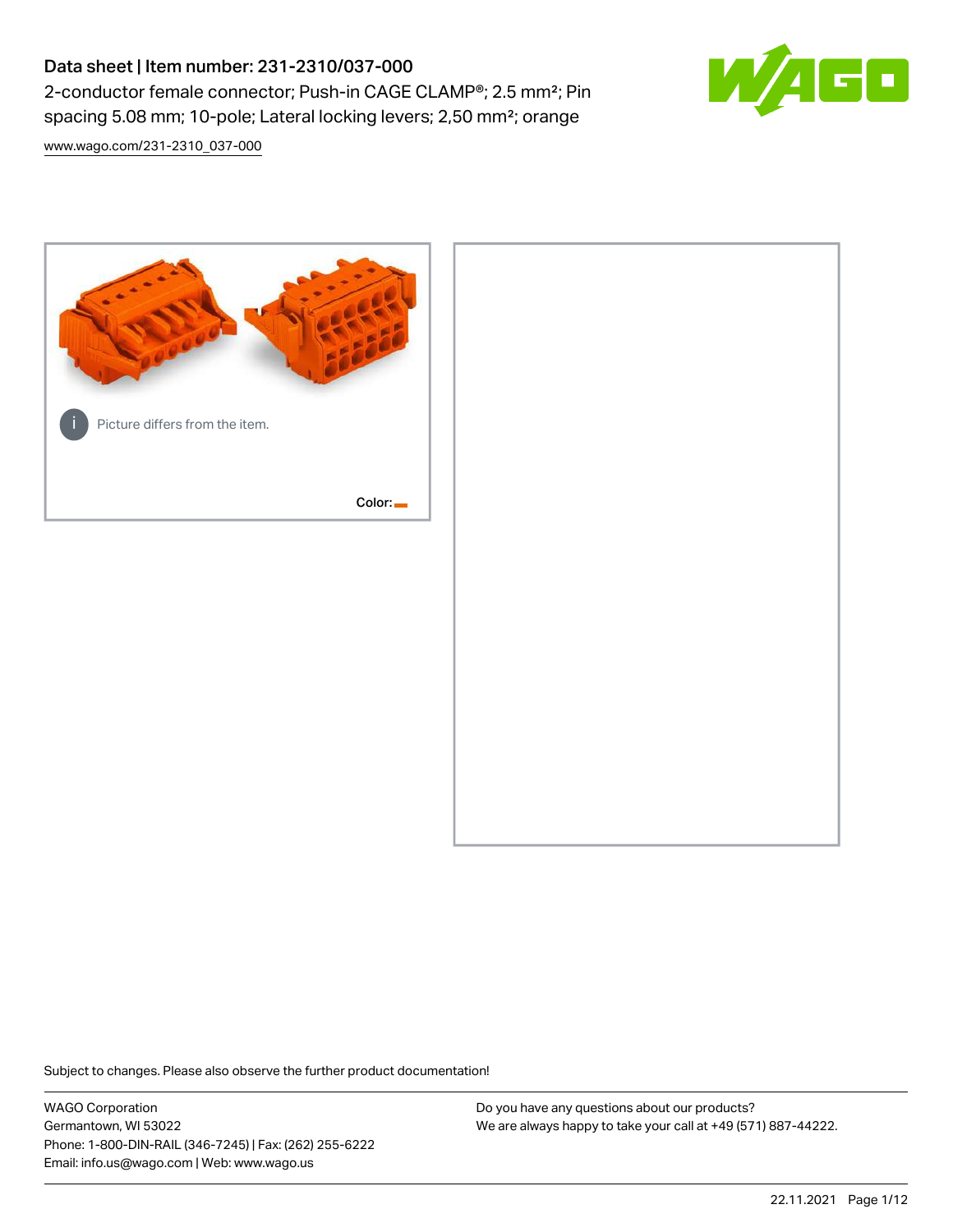



#### Item description

- $\blacksquare$ Universal connection for all conductor types
- $\blacksquare$ Two conductor entries per pole
- $\blacksquare$ For looping through power or data buses
- $\blacksquare$ Bus connection is retained, even when unmated
- $\blacksquare$ Push-in termination of solid and ferruled conductors
- $\blacksquare$ With coding fingers

# Data

#### Notes

| Safety information 1 | The MCS-MULTI CONNECTION SYSTEM includes connectors<br>without breaking capacity in accordance with DIN EN 61984. When<br>used as intended, these connectors must not be connected<br>/disconnected when live or under load. The circuit design should<br>ensure header pins, which can be touched, are not live when<br>unmated. |
|----------------------|-----------------------------------------------------------------------------------------------------------------------------------------------------------------------------------------------------------------------------------------------------------------------------------------------------------------------------------|
| Variants:            | Gold-plated or partially gold-plated contact surfaces<br>Other versions (or variants) can be requested from WAGO Sales or<br>configured at https://configurator.wago.com/                                                                                                                                                         |

| <b>WAGO Corporation</b>                                | Do you have any questions about our products?                 |
|--------------------------------------------------------|---------------------------------------------------------------|
| Germantown, WI 53022                                   | We are always happy to take your call at +49 (571) 887-44222. |
| Phone: 1-800-DIN-RAIL (346-7245)   Fax: (262) 255-6222 |                                                               |
| Email: info.us@wago.com   Web: www.wago.us             |                                                               |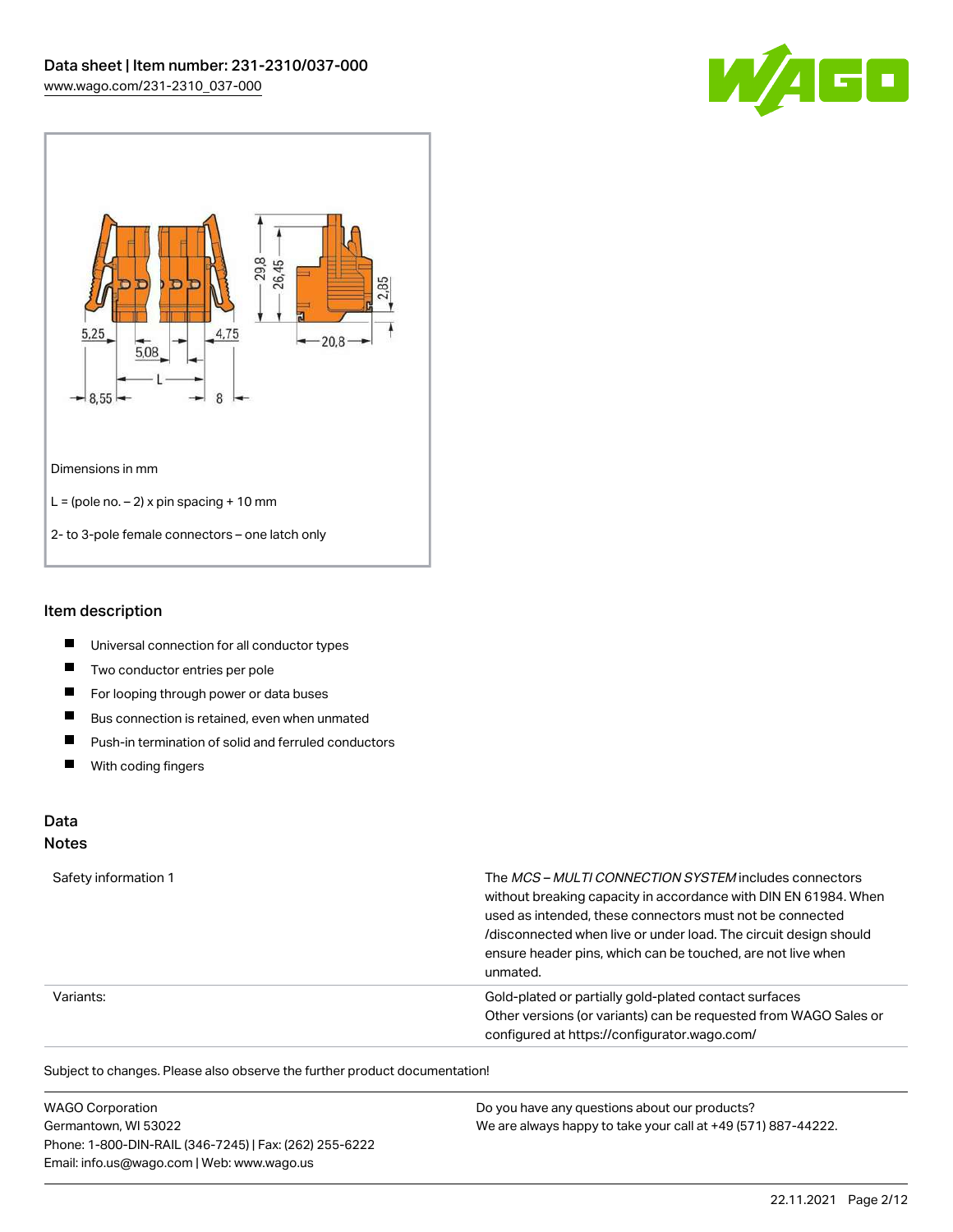

# Electrical data

# IEC Approvals

| Ratings per                 | IEC/EN 60664-1                                                        |
|-----------------------------|-----------------------------------------------------------------------|
| Rated voltage (III / 3)     | 320 V                                                                 |
| Rated surge voltage (III/3) | 4 <sub>k</sub> V                                                      |
| Rated voltage (III/2)       | 320 V                                                                 |
| Rated surge voltage (III/2) | 4 <sub>k</sub> V                                                      |
| Nominal voltage (II/2)      | 630 V                                                                 |
| Rated surge voltage (II/2)  | 4 <sub>k</sub> V                                                      |
| Rated current               | 16A                                                                   |
| Legend (ratings)            | $(III / 2)$ $\triangle$ Overvoltage category III / Pollution degree 2 |

# UL Approvals

| Approvals per                  | UL 1059 |
|--------------------------------|---------|
| Rated voltage UL (Use Group B) | 300 V   |
| Rated current UL (Use Group B) | 20 A    |
| Rated voltage UL (Use Group D) | 300 V   |
| Rated current UL (Use Group D) | 10 A    |

# Ratings per UL

| Rated voltage UL 1977 | 600 V       |
|-----------------------|-------------|
| Rated current UL 1977 | 20h<br>20 A |

## CSA Approvals

| Approvals per                   | CSA   |
|---------------------------------|-------|
| Rated voltage CSA (Use Group B) | 300 V |
| Rated current CSA (Use Group B) | 15 A  |
| Rated voltage CSA (Use Group D) | 300 V |
| Rated current CSA (Use Group D) | 10 A  |

## Connection data

| Total number of connection points | 20 |
|-----------------------------------|----|
| Total number of potentials        |    |
| Number of connection types        |    |

| <b>WAGO Corporation</b>                                | Do you have any questions about our products?                 |
|--------------------------------------------------------|---------------------------------------------------------------|
| Germantown. WI 53022                                   | We are always happy to take your call at +49 (571) 887-44222. |
| Phone: 1-800-DIN-RAIL (346-7245)   Fax: (262) 255-6222 |                                                               |
| Email: info.us@wago.com   Web: www.wago.us             |                                                               |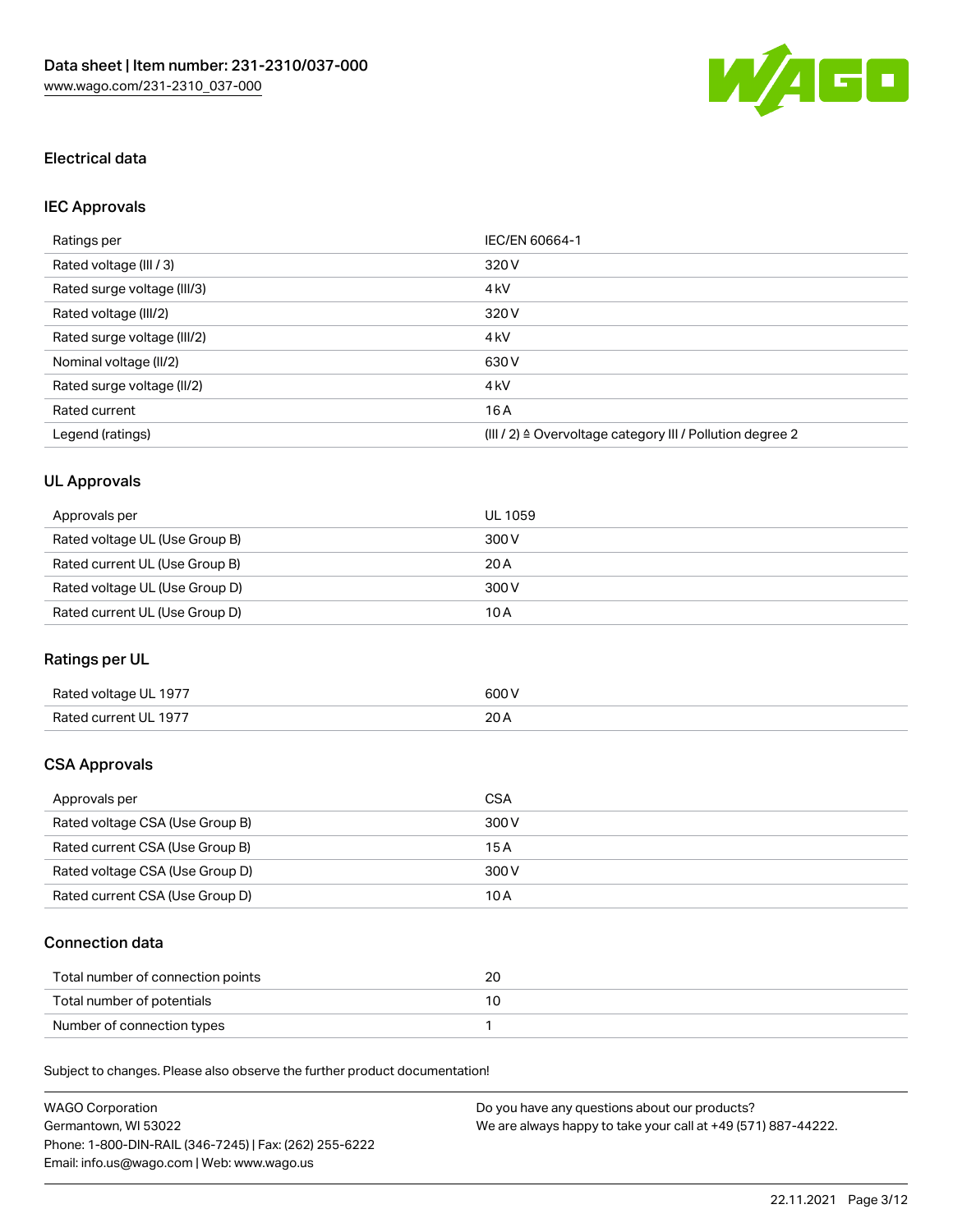[www.wago.com/231-2310\\_037-000](http://www.wago.com/231-2310_037-000)



## Number of levels 1

#### Connection 1

| Connection technology                             | Push-in CAGE CLAMP®                   |
|---------------------------------------------------|---------------------------------------|
| Actuation type                                    | Operating tool                        |
| Solid conductor                                   | $0.22.5$ mm <sup>2</sup> / 24  12 AWG |
| Fine-stranded conductor                           | $0.22.5$ mm <sup>2</sup> / 24  12 AWG |
| Fine-stranded conductor; with insulated ferrule   | $0.251.5$ mm <sup>2</sup>             |
| Fine-stranded conductor; with uninsulated ferrule | $0.252.5$ mm <sup>2</sup>             |
| Strip length                                      | $910$ mm $/0.350.39$ inch             |
| Number of poles                                   | 10                                    |
| Conductor entry direction to mating direction     | 0°                                    |
|                                                   |                                       |

# Physical data

| Pin spacing | 5.08 mm / 0.2 inch    |
|-------------|-----------------------|
| Width       | 67.19 mm / 2.645 inch |
| Height      | 20.8 mm / 0.819 inch  |
| Depth       | 29.8 mm / 1.173 inch  |

## Plug-in connection

| Contact type (pluggable connector) | Female connector/socket |
|------------------------------------|-------------------------|
| Connector (connection type)        | for conductor           |
| Mismating protection               | No.                     |
| Locking of plug-in connection      | locking lever           |

#### Material data

| Color                       | orange                            |
|-----------------------------|-----------------------------------|
| Material group              |                                   |
| Insulation material         | Polyamide (PA66)                  |
| Flammability class per UL94 | V <sub>0</sub>                    |
| Clamping spring material    | Chrome nickel spring steel (CrNi) |
| Contact material            | Copper alloy                      |
| Contact plating             | tin-plated                        |
| Fire load                   | 0.408 MJ                          |
| Weight                      | 24g                               |

| <b>WAGO Corporation</b>                                | Do you have any questions about our products?                 |
|--------------------------------------------------------|---------------------------------------------------------------|
| Germantown, WI 53022                                   | We are always happy to take your call at +49 (571) 887-44222. |
| Phone: 1-800-DIN-RAIL (346-7245)   Fax: (262) 255-6222 |                                                               |
| Email: info.us@wago.com   Web: www.wago.us             |                                                               |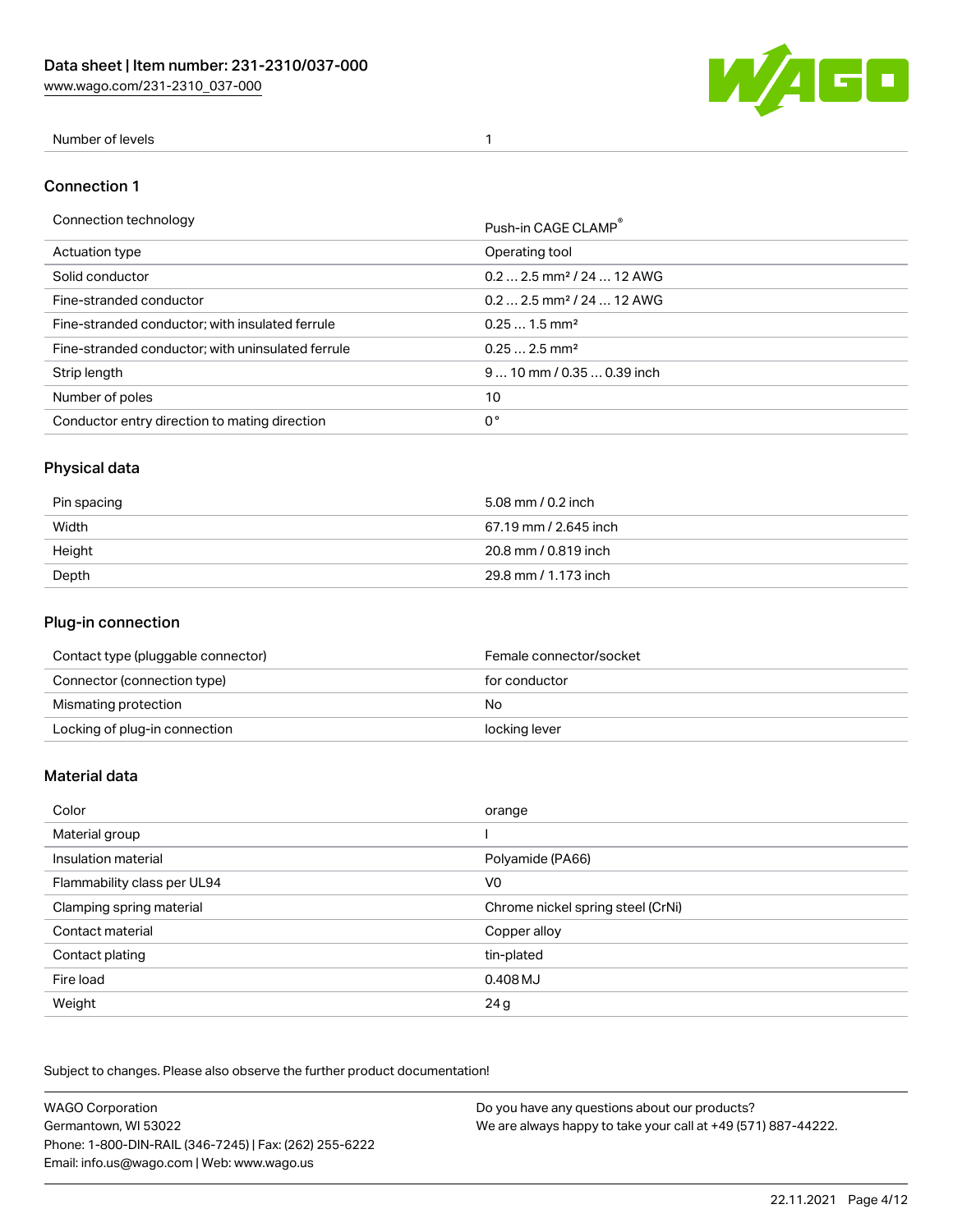

#### Environmental requirements

| Limit temperature range | +85 °C<br>-60<br>$\sim$<br>___ |
|-------------------------|--------------------------------|
|-------------------------|--------------------------------|

#### Commercial data

| Product Group         | 3 (Multi Conn. System) |
|-----------------------|------------------------|
| PU (SPU)              | 25 Stück               |
| Packaging type        | box                    |
| Country of origin     | PL                     |
| <b>GTIN</b>           | 4044918564687          |
| Customs tariff number | 8536694040             |

## Approvals / Certificates

#### Country specific Approvals

| Logo                | Approval                                     | <b>Additional Approval Text</b> | Certificate<br>name |
|---------------------|----------------------------------------------|---------------------------------|---------------------|
|                     | CВ<br>DEKRA Certification B.V.               | IEC 61984                       | NL-39756            |
| EMA<br><b>INEUR</b> | <b>KEMA/KEUR</b><br>DEKRA Certification B.V. | EN 61984                        | 2190761.01          |

#### Ship Approvals

| Logo | Approval                                  | <b>Additional Approval Text</b> | Certificate<br>name                |
|------|-------------------------------------------|---------------------------------|------------------------------------|
| ABS  | <b>ABS</b><br>American Bureau of Shipping |                                 | $19 -$<br>HG1869876-<br><b>PDA</b> |
|      | <b>DNV GL</b>                             |                                 | TAE000016Z                         |
|      | Det Norske Veritas, Germanischer Lloyd    |                                 |                                    |

#### UL-Approvals

| Logo     | Approval                            | <b>Additional Approval Text</b> | Certificate<br>name |
|----------|-------------------------------------|---------------------------------|---------------------|
| Ъ.<br>77 | UL<br>UL International Germany GmbH | <b>UL 1059</b>                  | E45172              |
|          | UL<br>UL International Germany GmbH | <b>UL 1977</b>                  | E45171              |

Subject to changes. Please also observe the further product documentation!

| <b>WAGO Corporation</b>                                |
|--------------------------------------------------------|
| Germantown, WI 53022                                   |
| Phone: 1-800-DIN-RAIL (346-7245)   Fax: (262) 255-6222 |
| Email: info.us@wago.com   Web: www.wago.us             |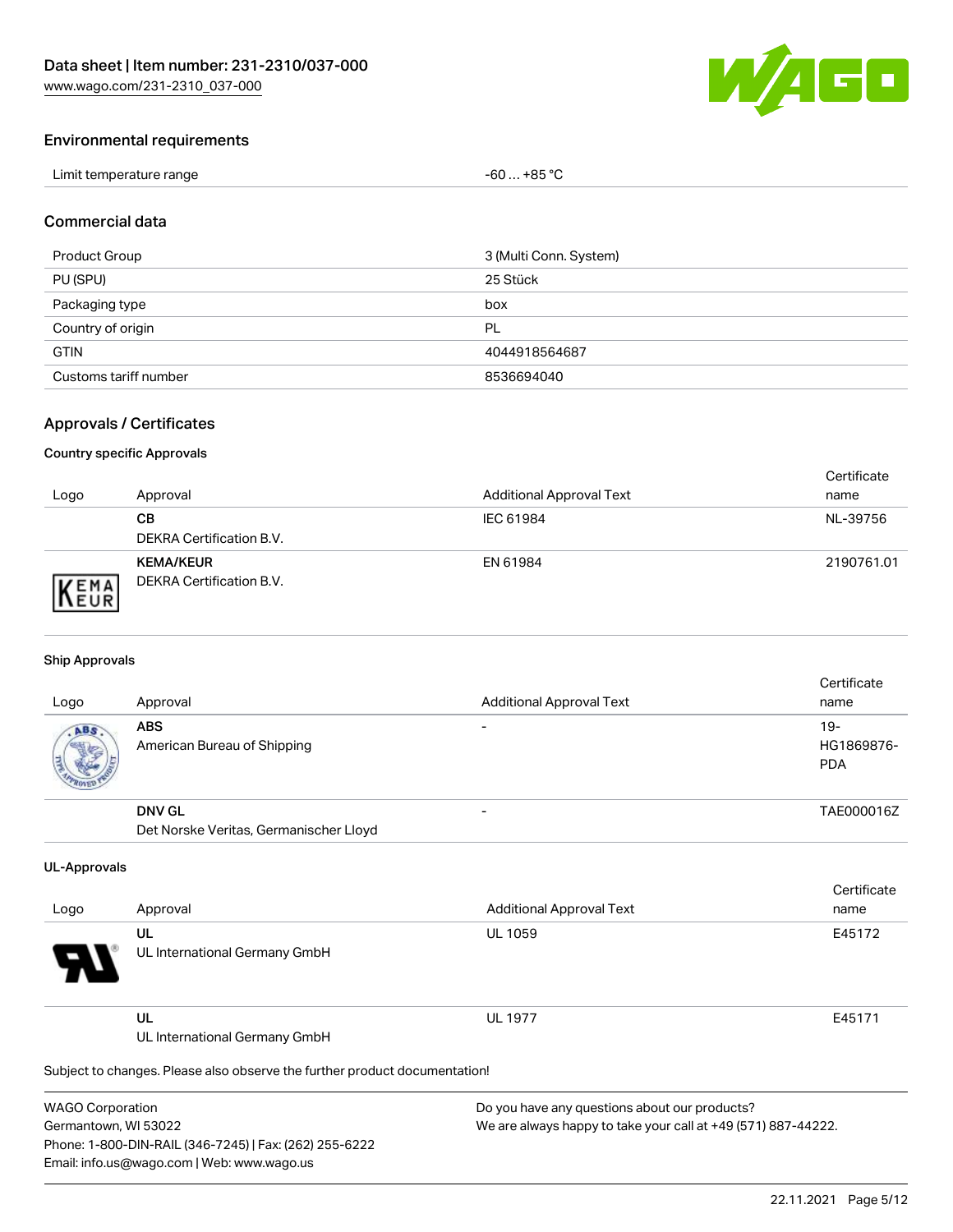



## Counterpart

| Item no.231-640                                      | www.wago.com/231-640 |
|------------------------------------------------------|----------------------|
| Male connector; 10-pole; Pin spacing 5.08 mm; orange |                      |



| ltem no.231-540/001-000                                                                 |                              |
|-----------------------------------------------------------------------------------------|------------------------------|
| Male header; 10-pole; THT; 1.0 x 1.0 mm solder pin; angled; pin spacing 5.08 mm; orange | www.wago.com/231-540/001-000 |



Item no.231-340/001-000 Male header; 10-pole; THT; 1.0 x 1.0 mm solder pin; straight; pin spacing 5.08 mm; orange [www.wago.com/231-340/001-000](https://www.wago.com/231-340/001-000)

# Optional accessories

#### Tools

| Operating tool |                                                                                                                  |                      |
|----------------|------------------------------------------------------------------------------------------------------------------|----------------------|
|                | Item no.: 209-130<br>Operating tool; suitable for 264, 280 and 281 Series; 1-way; of insulating material; white  | www.wago.com/209-130 |
|                | Item no.: 210-657<br>Operating tool; Blade: 3.5 x 0.5 mm; with a partially insulated shaft; short; multicoloured | www.wago.com/210-657 |
|                | Item no.: 210-720<br>Operating tool; Blade: 3.5 x 0.5 mm; with a partially insulated shaft; multicoloured        | www.wago.com/210-720 |
|                | Item no.: 280-432<br>Operating tool; made of insulating material; 2-way; white                                   | www.wago.com/280-432 |
|                | Item no.: 280-434<br>Operating tool; made of insulating material; 4-way                                          | www.wago.com/280-434 |
|                | Item no.: 280-437<br>Operating tool; made of insulating material; 7-way                                          | www.wago.com/280-437 |
|                | Item no.: 280-440<br>Operating tool; made of insulating material; 10-way                                         | www.wago.com/280-440 |
|                | Item no.: 280-435<br>Operating tool; made of insulating material; 5-way; gray                                    | www.wago.com/280-435 |

| <b>WAGO Corporation</b>                                | Do you have any questions about our products?                 |
|--------------------------------------------------------|---------------------------------------------------------------|
| Germantown, WI 53022                                   | We are always happy to take your call at +49 (571) 887-44222. |
| Phone: 1-800-DIN-RAIL (346-7245)   Fax: (262) 255-6222 |                                                               |
| Email: info.us@wago.com   Web: www.wago.us             |                                                               |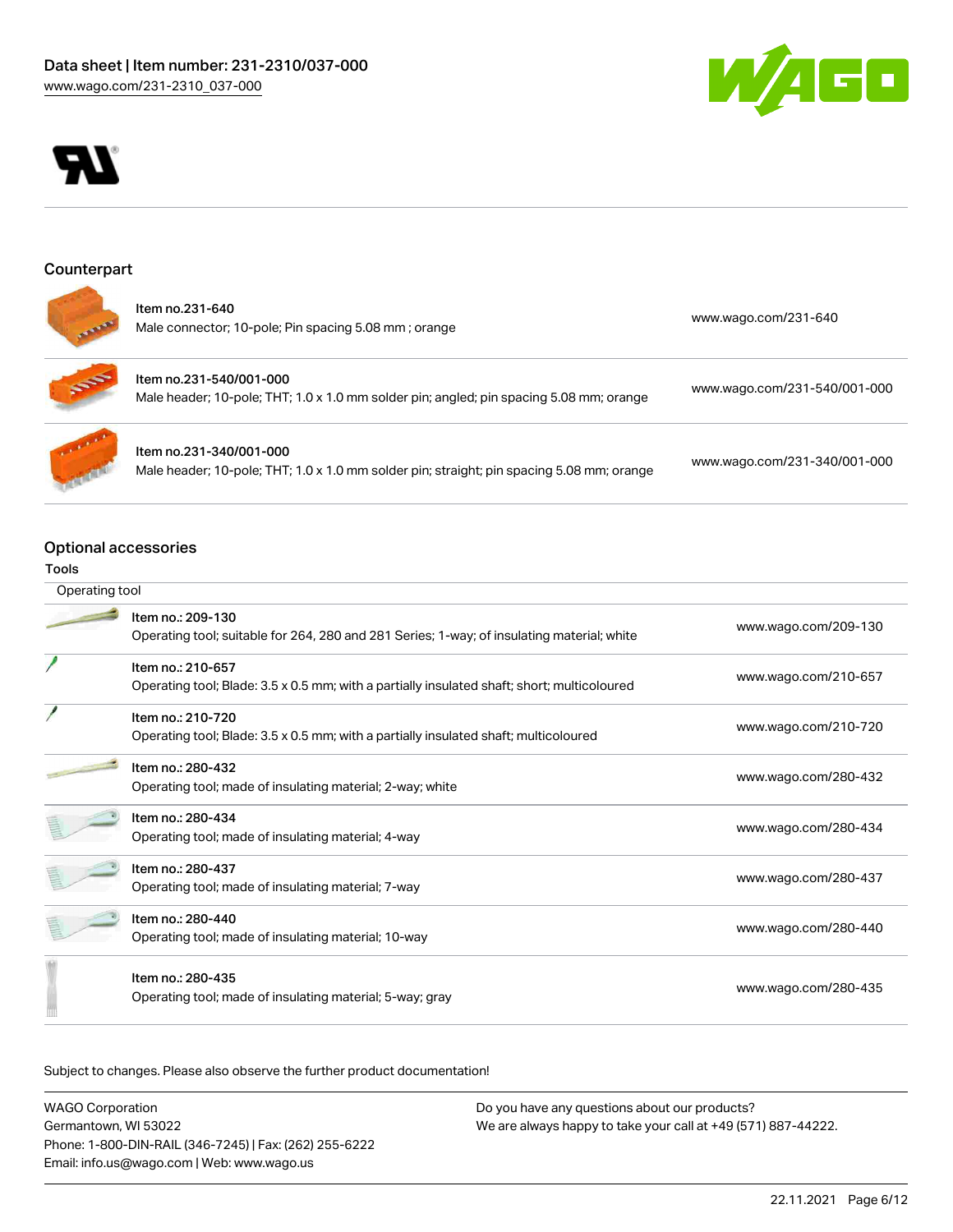## Data sheet | Item number: 231-2310/037-000

[www.wago.com/231-2310\\_037-000](http://www.wago.com/231-2310_037-000)



|                     | ltem no.: 280-436<br>Operating tool; made of insulating material; 6-way                                                                                                                         | www.wago.com/280-436             |  |
|---------------------|-------------------------------------------------------------------------------------------------------------------------------------------------------------------------------------------------|----------------------------------|--|
|                     | ltem no.: 280-438<br>Operating tool; made of insulating material; 8-way                                                                                                                         | www.wago.com/280-438             |  |
|                     | Item no.: 280-433<br>Operating tool; made of insulating material; 3-way                                                                                                                         | www.wago.com/280-433             |  |
| Insulations stops   |                                                                                                                                                                                                 |                                  |  |
| Insulation stop     |                                                                                                                                                                                                 |                                  |  |
|                     | Item no.: 231-672                                                                                                                                                                               |                                  |  |
|                     | Insulation stop; 0.75 - 1 mm <sup>2</sup> ; dark gray                                                                                                                                           | www.wago.com/231-672             |  |
|                     | Item no.: 231-670                                                                                                                                                                               |                                  |  |
|                     | Insulation stop; 0.08-0.2 mm <sup>2</sup> / 0.2 mm <sup>2</sup> "s"; white                                                                                                                      | www.wago.com/231-670             |  |
|                     | Item no.: 231-671                                                                                                                                                                               |                                  |  |
|                     | Insulation stop; 0.25 - 0.5 mm <sup>2</sup> ; light gray                                                                                                                                        | www.wago.com/231-671             |  |
| Testing accessories |                                                                                                                                                                                                 |                                  |  |
| Testing accessories |                                                                                                                                                                                                 |                                  |  |
|                     | Item no.: 231-661<br>Test plugs for female connectors; for 5 mm and 5.08 mm pin spacing; 2,50 mm <sup>2</sup> ; light gray                                                                      | www.wago.com/231-661             |  |
| Marking accessories |                                                                                                                                                                                                 |                                  |  |
| Marking strip       |                                                                                                                                                                                                 |                                  |  |
|                     | Item no.: 210-331/508-103<br>Marking strips; as a DIN A4 sheet; MARKED; 1-12 (200x); Height of marker strip: 2.3 mm/0.091 in; Strip<br>length 182 mm; Horizontal marking; Self-adhesive; white  | www.wago.com/210-331<br>/508-103 |  |
|                     | Item no.: 210-331/508-104<br>Marking strips; as a DIN A4 sheet; MARKED; 13-24 (200x); Height of marker strip: 2.3 mm/0.091 in; Strip<br>length 182 mm; Horizontal marking; Self-adhesive; white | www.wago.com/210-331<br>/508-104 |  |
|                     | Item no.: 210-332/508-202<br>Marking strips; as a DIN A4 sheet; MARKED; 1-16 (160x); Height of marker strip: 3 mm; Strip length 182<br>mm; Horizontal marking; Self-adhesive; white             | www.wago.com/210-332<br>/508-202 |  |
|                     | Item no.: 210-332/508-204<br>Marking strips; as a DIN A4 sheet; MARKED; 17-32 (160x); Height of marker strip: 3 mm; Strip length<br>182 mm; Horizontal marking; Self-adhesive; white            | www.wago.com/210-332<br>/508-204 |  |
|                     | Item no.: 210-332/508-206<br>Marking strips; as a DIN A4 sheet; MARKED; 33-48 (160x); Height of marker strip: 3 mm; Strip length<br>182 mm; Horizontal marking; Self-adhesive; white            | www.wago.com/210-332<br>/508-206 |  |
|                     |                                                                                                                                                                                                 |                                  |  |

Subject to changes. Please also observe the further product documentation!

WAGO Corporation Germantown, WI 53022 Phone: 1-800-DIN-RAIL (346-7245) | Fax: (262) 255-6222 Email: info.us@wago.com | Web: www.wago.us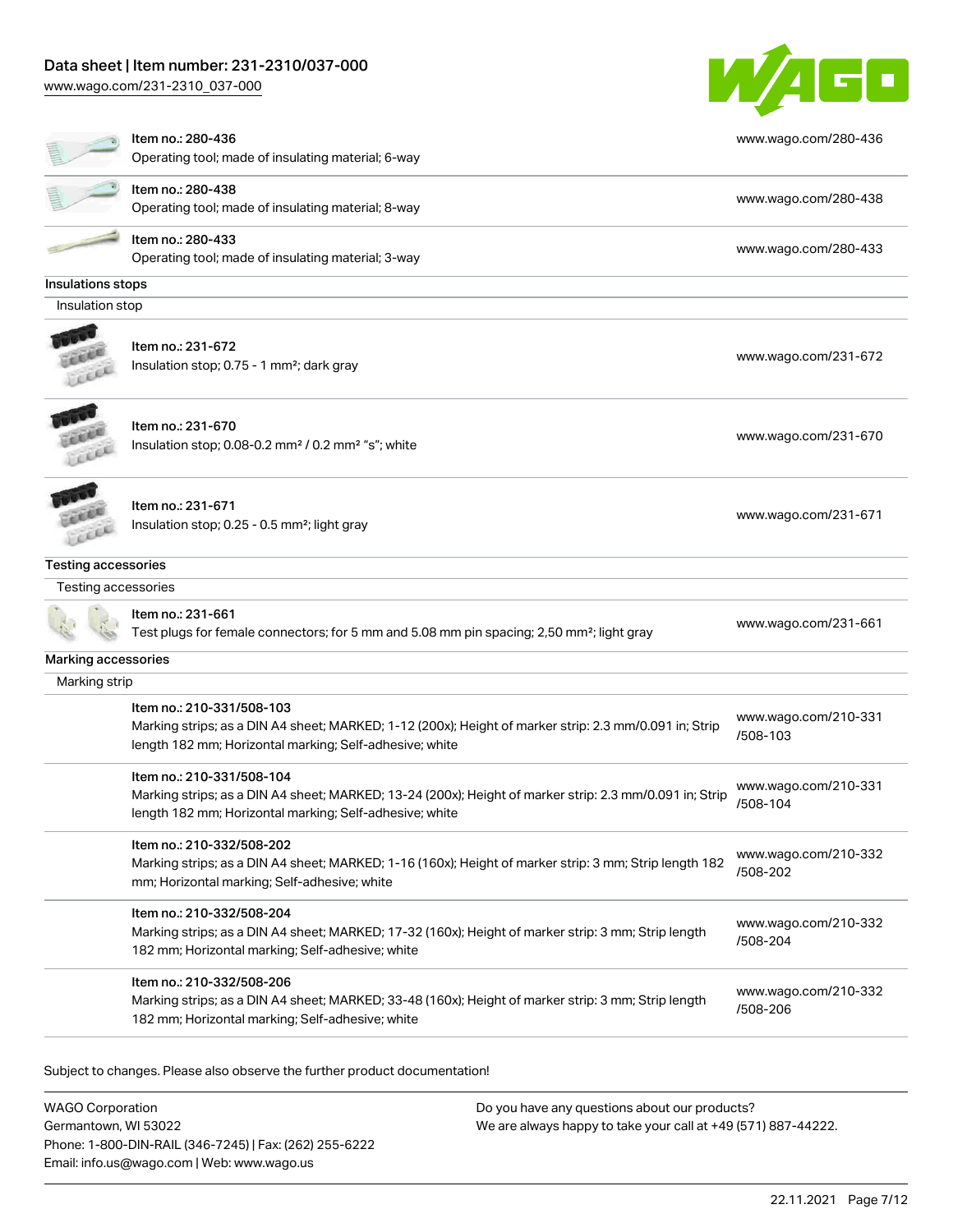

[www.wago.com/210-332](http://www.wago.com/210-332/508-205)

#### Item no.: 210-332/508-205

Marking strips; as a DIN A4 sheet; MARKED; 1-32 (80x); Height of marker strip: 3 mm; Strip length 182 mm; Horizontal marking; Self-adhesive; white [/508-205](http://www.wago.com/210-332/508-205)

| Ferrule |                                                                                                                                                                                    |                      |
|---------|------------------------------------------------------------------------------------------------------------------------------------------------------------------------------------|----------------------|
|         | Item no.: 216-101<br>Ferrule; Sleeve for 0.5 mm <sup>2</sup> / AWG 22; uninsulated; electro-tin plated; silver-colored                                                             | www.wago.com/216-101 |
|         | Item no.: 216-104<br>Ferrule; Sleeve for 1.5 mm <sup>2</sup> / AWG 16; uninsulated; electro-tin plated; silver-colored                                                             | www.wago.com/216-104 |
|         | Item no.: 216-106<br>Ferrule; Sleeve for 2.5 mm <sup>2</sup> / AWG 14; uninsulated; electro-tin plated; silver-colored                                                             | www.wago.com/216-106 |
|         | Item no.: 216-102<br>Ferrule; Sleeve for 0.75 mm <sup>2</sup> / AWG 20; uninsulated; electro-tin plated; silver-colored                                                            | www.wago.com/216-102 |
|         | Item no.: 216-103<br>Ferrule; Sleeve for 1 mm <sup>2</sup> / AWG 18; uninsulated; electro-tin plated                                                                               | www.wago.com/216-103 |
|         | Item no.: 216-123<br>Ferrule; Sleeve for 1 mm <sup>2</sup> / AWG 18; uninsulated; electro-tin plated; silver-colored                                                               | www.wago.com/216-123 |
|         | Item no.: 216-122<br>Ferrule; Sleeve for 0.75 mm <sup>2</sup> / AWG 20; uninsulated; electro-tin plated; silver-colored                                                            | www.wago.com/216-122 |
|         | Item no.: 216-124<br>Ferrule; Sleeve for 1.5 mm <sup>2</sup> / AWG 16; uninsulated; electro-tin plated                                                                             | www.wago.com/216-124 |
|         | Item no.: 216-142<br>Ferrule; Sleeve for 0.75 mm <sup>2</sup> / 18 AWG; uninsulated; electro-tin plated; electrolytic copper; gastight<br>crimped; acc. to DIN 46228, Part 1/08.92 | www.wago.com/216-142 |
|         | Item no.: 216-132<br>Ferrule; Sleeve for 0.34 mm <sup>2</sup> / AWG 24; uninsulated; electro-tin plated                                                                            | www.wago.com/216-132 |
|         | Item no.: 216-121<br>Ferrule; Sleeve for 0.5 mm <sup>2</sup> / AWG 22; uninsulated; electro-tin plated; silver-colored                                                             | www.wago.com/216-121 |
|         | Item no.: 216-143<br>Ferrule; Sleeve for 1 mm <sup>2</sup> / AWG 18; uninsulated; electro-tin plated; electrolytic copper; gastight<br>crimped; acc. to DIN 46228, Part 1/08.92    | www.wago.com/216-143 |
|         | Item no.: 216-131<br>Ferrule; Sleeve for 0.25 mm <sup>2</sup> / AWG 24; uninsulated; electro-tin plated; silver-colored                                                            | www.wago.com/216-131 |
|         | Item no.: 216-141<br>Ferrule; Sleeve for 0.5 mm <sup>2</sup> / 20 AWG; uninsulated; electro-tin plated; electrolytic copper; gastight<br>crimped; acc. to DIN 46228, Part 1/08.92  | www.wago.com/216-141 |
|         | Item no.: 216-152<br>Ferrule; Sleeve for 0.34 mm <sup>2</sup> / AWG 24; uninsulated; electro-tin plated                                                                            | www.wago.com/216-152 |
|         | Item no.: 216-203<br>Ferrule; Sleeve for 1 mm <sup>2</sup> / AWG 18; insulated; electro-tin plated; red                                                                            | www.wago.com/216-203 |
|         | Subject to changes. Please also observe the further product documentation!                                                                                                         |                      |

We are always happy to take your call at +49 (571) 887-44222.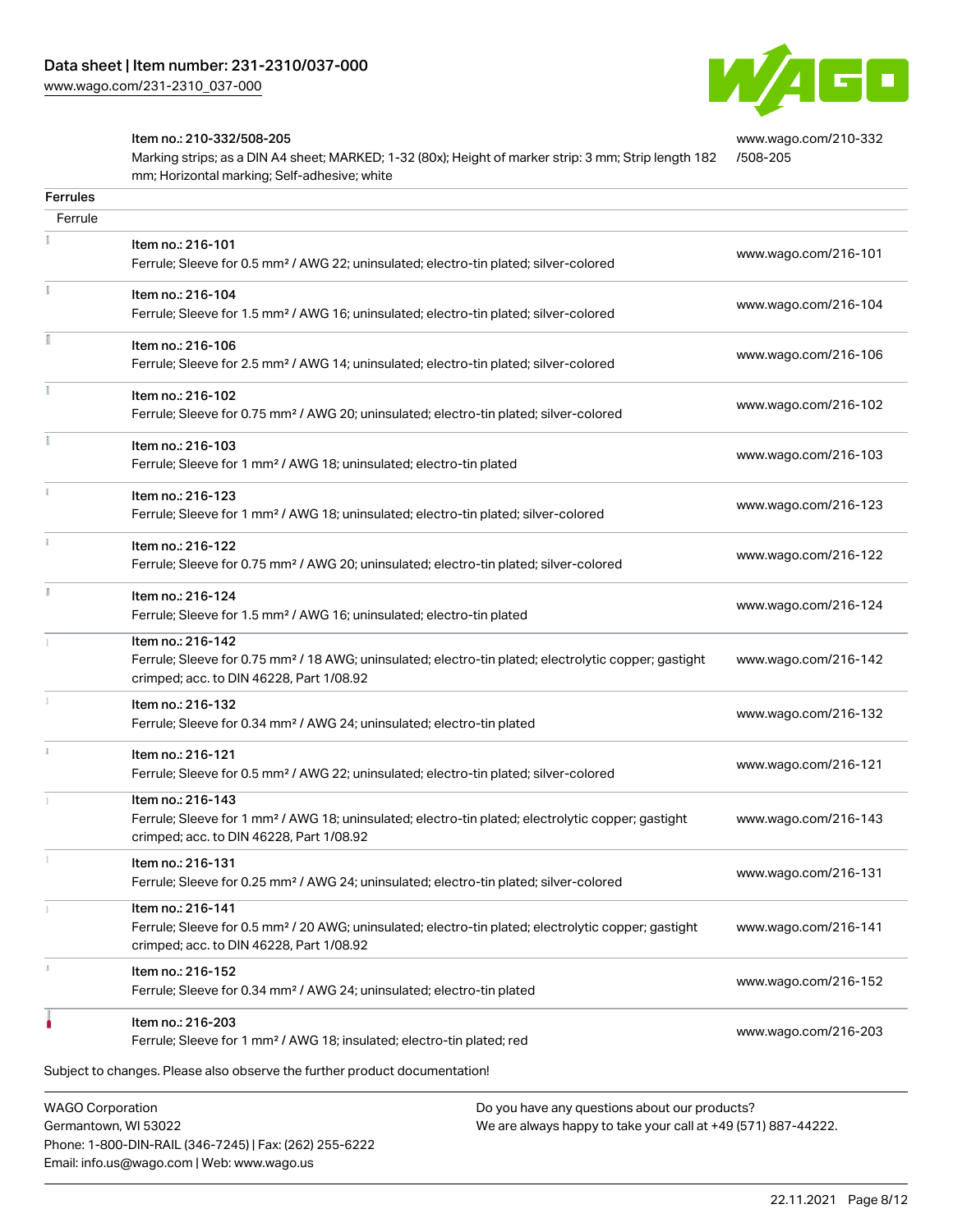# Data sheet | Item number: 231-2310/037-000

Phone: 1-800-DIN-RAIL (346-7245) | Fax: (262) 255-6222

Email: info.us@wago.com | Web: www.wago.us

[www.wago.com/231-2310\\_037-000](http://www.wago.com/231-2310_037-000)



|                                                 | Item no.: 216-202                                                                                                                                                                                       | www.wago.com/216-202<br>Ferrule; Sleeve for 0.75 mm <sup>2</sup> / 18 AWG; insulated; electro-tin plated; gray |                      |  |
|-------------------------------------------------|---------------------------------------------------------------------------------------------------------------------------------------------------------------------------------------------------------|----------------------------------------------------------------------------------------------------------------|----------------------|--|
|                                                 | Item no.: 216-151<br>Ferrule; Sleeve for 0.25 mm <sup>2</sup> / AWG 24; uninsulated; electro-tin plated                                                                                                 |                                                                                                                | www.wago.com/216-151 |  |
| Â                                               | Item no.: 216-204<br>Ferrule; Sleeve for 1.5 mm <sup>2</sup> / AWG 16; insulated; electro-tin plated; black                                                                                             |                                                                                                                | www.wago.com/216-204 |  |
|                                                 | Item no.: 216-144<br>Ferrule; Sleeve for 1.5 mm <sup>2</sup> / AWG 16; uninsulated; electro-tin plated; electrolytic copper; gastight<br>crimped; acc. to DIN 46228, Part 1/08.92; silver-colored       |                                                                                                                | www.wago.com/216-144 |  |
|                                                 | Item no.: 216-201<br>Ferrule; Sleeve for 0.5 mm <sup>2</sup> / 20 AWG; insulated; electro-tin plated; white                                                                                             |                                                                                                                | www.wago.com/216-201 |  |
|                                                 | Item no.: 216-223<br>Ferrule; Sleeve for 1 mm <sup>2</sup> / AWG 18; insulated; electro-tin plated; red                                                                                                 |                                                                                                                | www.wago.com/216-223 |  |
|                                                 | Item no.: 216-241<br>Ferrule; Sleeve for 0.5 mm <sup>2</sup> / 20 AWG; insulated; electro-tin plated; electrolytic copper; gastight<br>crimped; acc. to DIN 46228, Part 4/09.90; white                  |                                                                                                                | www.wago.com/216-241 |  |
|                                                 | Item no.: 216-242<br>Ferrule; Sleeve for 0.75 mm <sup>2</sup> / 18 AWG; insulated; electro-tin plated; electrolytic copper; gastight<br>crimped; acc. to DIN 46228, Part 4/09.90; gray                  |                                                                                                                | www.wago.com/216-242 |  |
|                                                 | Item no.: 216-222<br>Ferrule; Sleeve for 0.75 mm <sup>2</sup> / 18 AWG; insulated; electro-tin plated; gray                                                                                             |                                                                                                                | www.wago.com/216-222 |  |
|                                                 | Item no.: 216-221<br>Ferrule; Sleeve for 0.5 mm <sup>2</sup> / 20 AWG; insulated; electro-tin plated; white                                                                                             |                                                                                                                | www.wago.com/216-221 |  |
| 1                                               | Item no.: 216-224<br>Ferrule; Sleeve for 1.5 mm <sup>2</sup> / AWG 16; insulated; electro-tin plated; black                                                                                             |                                                                                                                | www.wago.com/216-224 |  |
|                                                 | Item no.: 216-243<br>Ferrule; Sleeve for 1 mm <sup>2</sup> / AWG 18; insulated; electro-tin plated; electrolytic copper; gastight crimped; www.wago.com/216-243<br>acc. to DIN 46228, Part 4/09.90; red |                                                                                                                |                      |  |
| ۸                                               | Item no.: 216-244<br>Ferrule; Sleeve for 1.5 mm <sup>2</sup> / AWG 16; insulated; electro-tin plated; electrolytic copper; gastight<br>crimped; acc. to DIN 46228, Part 4/09.90; black                  |                                                                                                                | www.wago.com/216-244 |  |
| ٠                                               | Item no.: 216-263<br>Ferrule; Sleeve for 1 mm <sup>2</sup> / AWG 18; insulated; electro-tin plated; electrolytic copper; gastight crimped; www.wago.com/216-263<br>acc. to DIN 46228, Part 4/09.90; red |                                                                                                                |                      |  |
| Â                                               | Item no.: 216-264<br>Ferrule; Sleeve for 1.5 mm <sup>2</sup> / AWG 16; insulated; electro-tin plated; electrolytic copper; gastight<br>crimped; acc. to DIN 46228, Part 4/09.90; black                  |                                                                                                                | www.wago.com/216-264 |  |
| Â                                               | Item no.: 216-284<br>Ferrule; Sleeve for 1.5 mm <sup>2</sup> / AWG 16; insulated; electro-tin plated; electrolytic copper; gastight<br>crimped; acc. to DIN 46228, Part 4/09.90; black                  |                                                                                                                | www.wago.com/216-284 |  |
|                                                 | Item no.: 216-262<br>Ferrule; Sleeve for 0.75 mm <sup>2</sup> / 18 AWG; insulated; electro-tin plated; electrolytic copper; gastight                                                                    |                                                                                                                | www.wago.com/216-262 |  |
|                                                 | Subject to changes. Please also observe the further product documentation!                                                                                                                              |                                                                                                                |                      |  |
| <b>WAGO Corporation</b><br>Germantown, WI 53022 |                                                                                                                                                                                                         | Do you have any questions about our products?<br>We are always happy to take your call at +49 (571) 887-44222. |                      |  |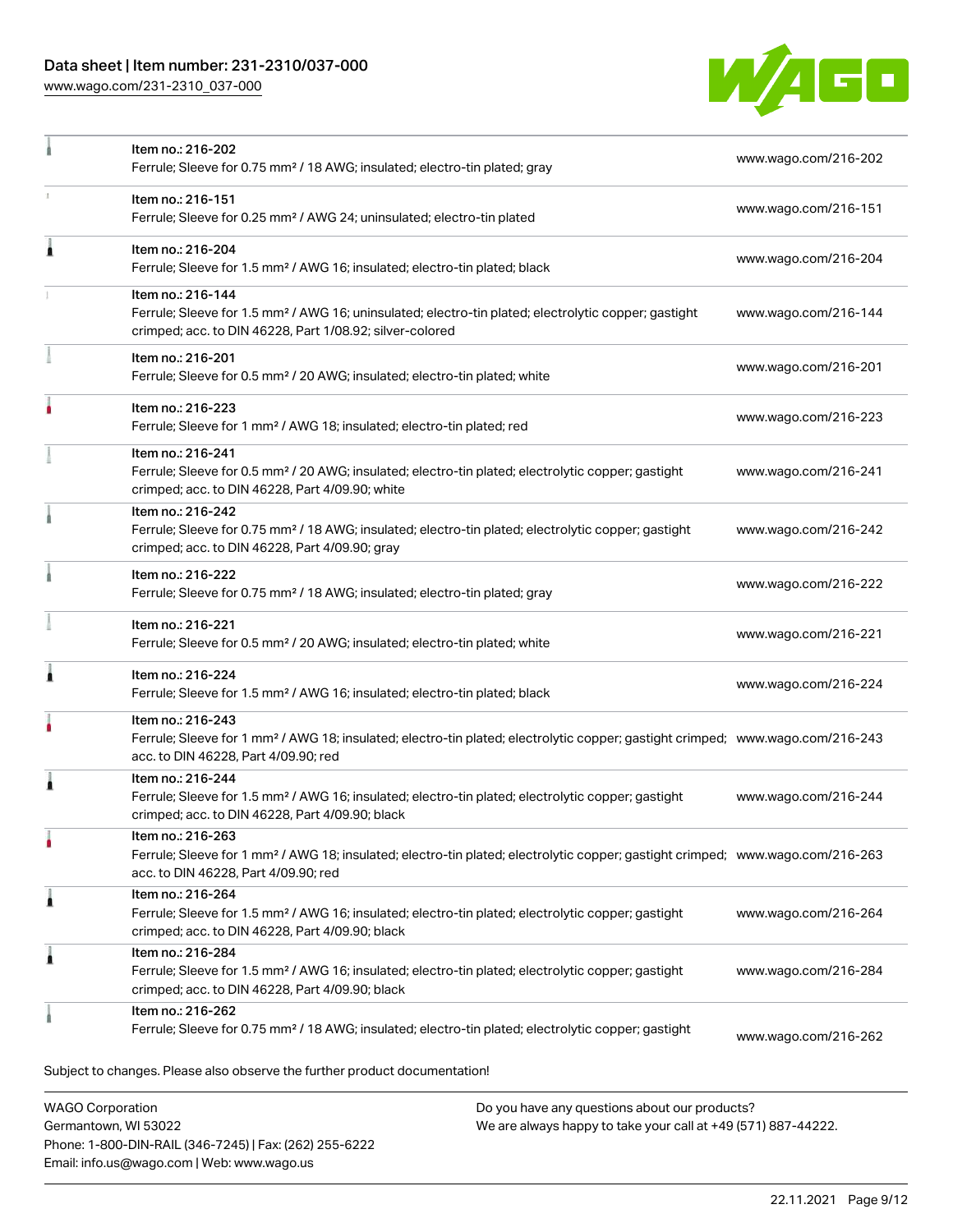Email: info.us@wago.com | Web: www.wago.us

W/4GO

|                                                         | crimped; acc. to DIN 46228, Part 4/09.90; gray                                                                         |                                                                                                                |                      |                      |  |
|---------------------------------------------------------|------------------------------------------------------------------------------------------------------------------------|----------------------------------------------------------------------------------------------------------------|----------------------|----------------------|--|
|                                                         | Item no.: 216-301<br>Ferrule; Sleeve for 0.25 mm <sup>2</sup> / AWG 24; insulated; electro-tin plated; yellow          |                                                                                                                |                      | www.wago.com/216-301 |  |
|                                                         | Item no.: 216-321<br>Ferrule; Sleeve for 0.25 mm <sup>2</sup> / AWG 24; insulated; electro-tin plated; yellow          |                                                                                                                |                      | www.wago.com/216-321 |  |
| ł                                                       | Item no.: 216-322<br>Ferrule; Sleeve for 0.34 mm <sup>2</sup> / 22 AWG; insulated; electro-tin plated; green           |                                                                                                                |                      | www.wago.com/216-322 |  |
| i.                                                      | Item no.: 216-302<br>Ferrule; Sleeve for 0.34 mm <sup>2</sup> / 22 AWG; insulated; electro-tin plated; light turquoise |                                                                                                                |                      | www.wago.com/216-302 |  |
| <b>Strain relief</b>                                    |                                                                                                                        |                                                                                                                |                      |                      |  |
| Strain relief plate                                     |                                                                                                                        |                                                                                                                |                      |                      |  |
|                                                         | Item no.: 734-226<br>Strain relief plate; orange                                                                       |                                                                                                                | www.wago.com/734-226 |                      |  |
| <b>Downloads</b><br><b>Documentation</b>                |                                                                                                                        |                                                                                                                |                      |                      |  |
| <b>Additional Information</b><br>Technical explanations |                                                                                                                        | 2019 Apr 3                                                                                                     | pdf<br>2.0 MB        | Download             |  |
| <b>CAD files</b><br>CAD data                            |                                                                                                                        |                                                                                                                |                      |                      |  |
|                                                         | 2D/3D Models 231-2310/037-000                                                                                          |                                                                                                                | <b>URL</b>           | Download             |  |
| <b>CAE</b> data                                         |                                                                                                                        |                                                                                                                |                      |                      |  |
|                                                         | EPLAN Data Portal 231-2310/037-000                                                                                     |                                                                                                                | <b>URL</b>           | Download             |  |
|                                                         | ZUKEN Portal 231-2310/037-000                                                                                          |                                                                                                                | URL                  | Download             |  |
|                                                         | EPLAN Data Portal 231-2310/037-000                                                                                     |                                                                                                                | URL                  | Download             |  |
|                                                         | <b>Environmental Product Compliance</b>                                                                                |                                                                                                                |                      |                      |  |
| <b>Compliance Search</b>                                |                                                                                                                        |                                                                                                                |                      |                      |  |
|                                                         | Environmental Product Compliance 231-2310/037-000                                                                      |                                                                                                                | URL                  | Download             |  |
|                                                         | Subject to changes. Please also observe the further product documentation!                                             |                                                                                                                |                      |                      |  |
| <b>WAGO Corporation</b><br>Germantown, WI 53022         | Phone: 1-800-DIN-RAIL (346-7245)   Fax: (262) 255-6222                                                                 | Do you have any questions about our products?<br>We are always happy to take your call at +49 (571) 887-44222. |                      |                      |  |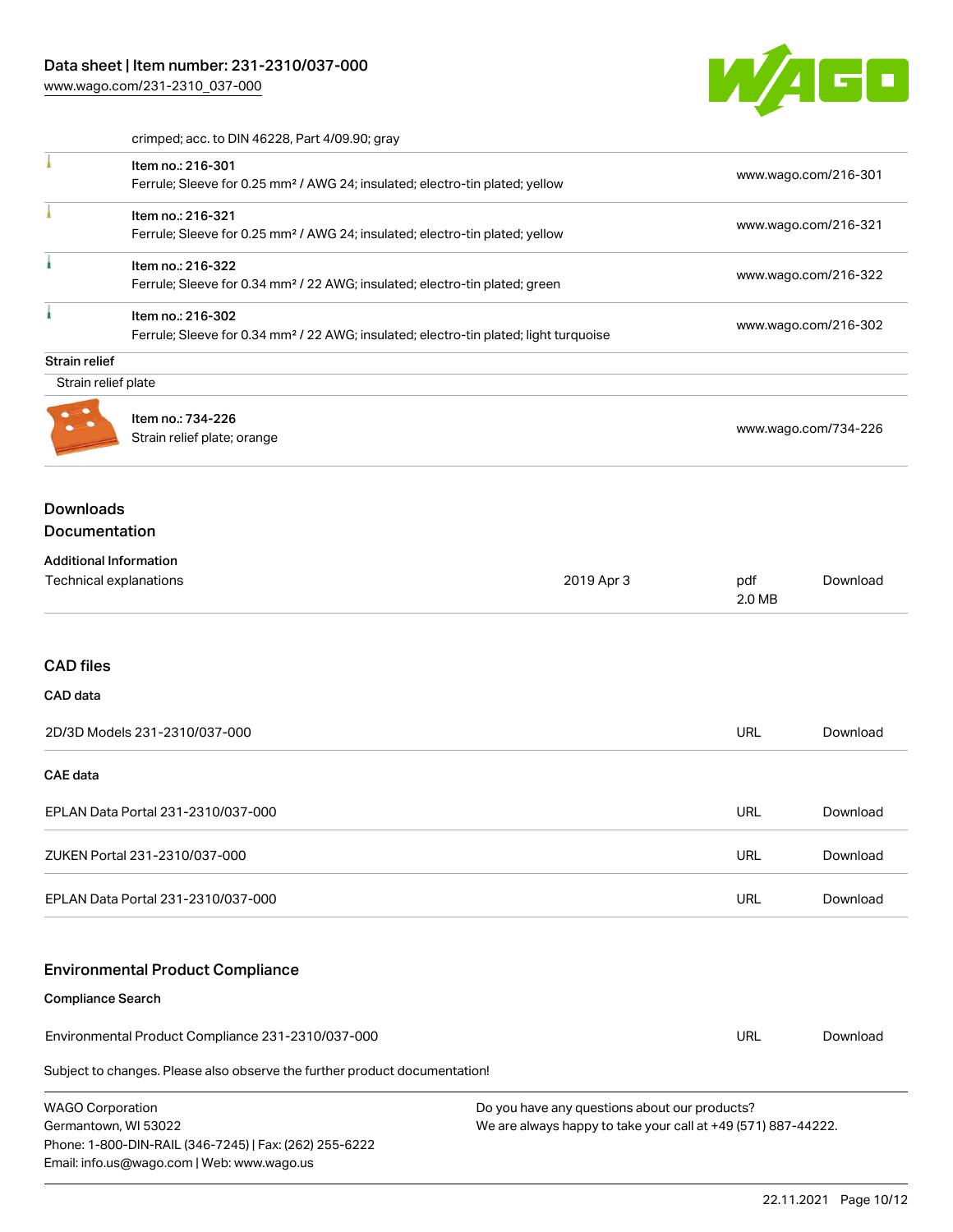

2-conductor female connector; Push-in CAGE CLAMP®; 2.5 mm²; Pin spacing 5.08 mm; 10-pole; Lateral locking levers; 2,50 mm²; orange

#### Installation Notes

Conductor termination



#### Conductor termination

Solid conductors ≥ 0.5 mm² (20 AWG), as well as ferruled, fine-stranded conductors can be terminated by simply pushing them into unit. Integrated test ports allow touch contact with current bar via test probes in both horizontal and vertical directions.

Subject to changes. Please also observe the further product documentation! Product family

WAGO Corporation Germantown, WI 53022 Phone: 1-800-DIN-RAIL (346-7245) | Fax: (262) 255-6222 Email: info.us@wago.com | Web: www.wago.us